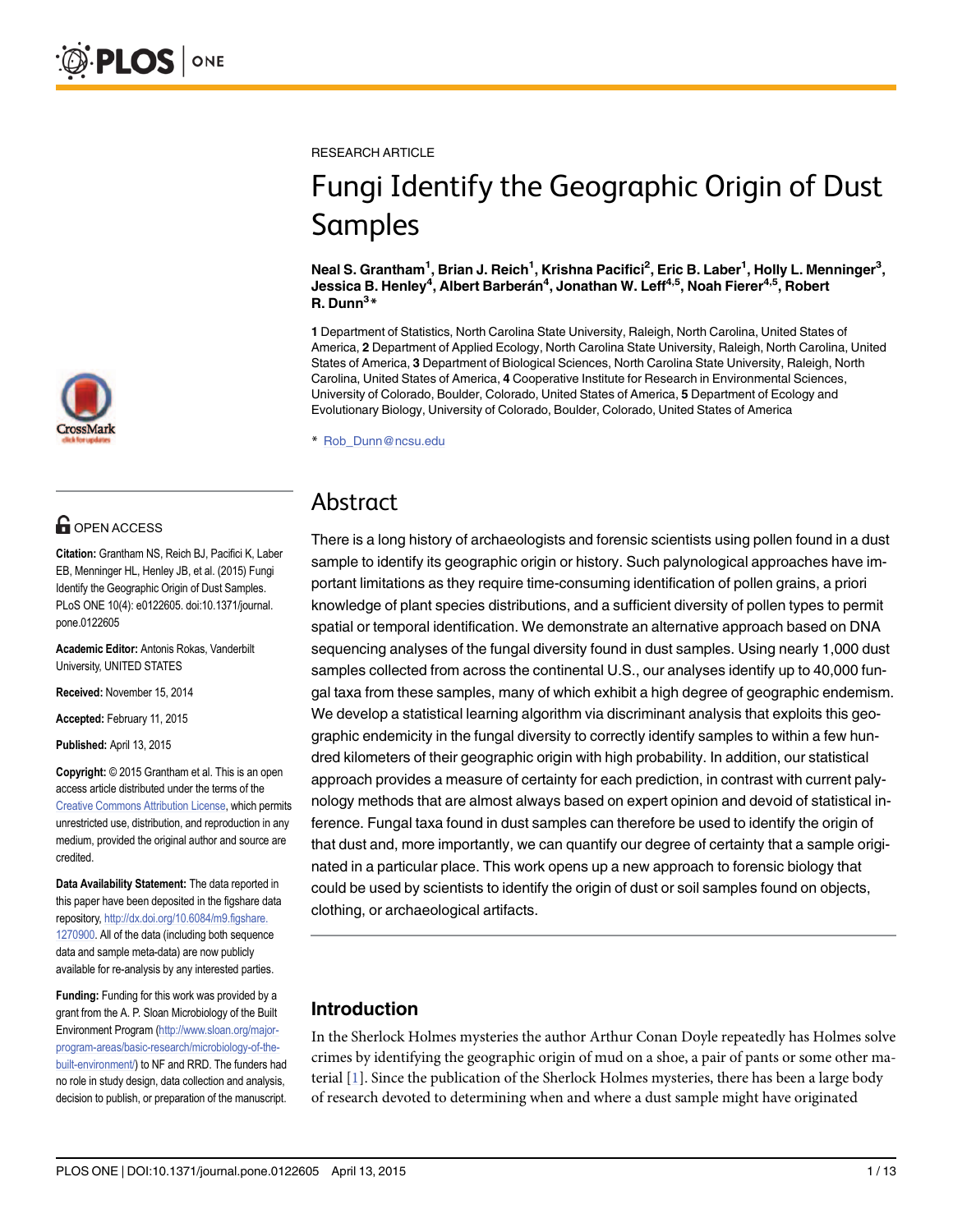<span id="page-1-0"></span>

Competing Interests: The authors have declared that no competing interests exist.

[\[2](#page-11-0)–[4](#page-11-0)]. Such work has been valuable in both archaeological and criminal investigations and has been used to ascertain the origin of dust or soil found on artifacts  $[1]$  $[1]$ , on skin, in lungs  $[2]$  $[2]$ , on clothes, on a document [\[5](#page-11-0)] or contraband in a shipment [[6](#page-11-0)] or even on the grill of a car.

Such investigations can be based on the abiotic characteristics of the soil or dust [[7\]](#page-11-0), as Sherlock described, but they are frequently based on analyses of the types of plant pollen present in such samples. Because the plant communities found in different regions and habitats are often distinct, the idea is that plant pollen found in dust samples can be used to identify where that dust sample originated. Yet, while the idea of "biogeoprinting" samples on the basis of pollen samples is beguiling it has suffered from several problems that have hindered its utility for forensic dust analysis [[8](#page-11-0)–[10](#page-11-0)]. First, it requires that samples be sufficiently rich in pollen to permit identification. Second, it requires that the collected pollen be diagnostic not just of a particular biome (e.g., temperate forest) but of a more specific region, the odds of which improve with the number of pollen taxa encountered [[11](#page-11-0)]. Third, it requires that we can accurately identify the pollen from all over the world or at least all over the region from which an object or body has potentially originated, which requires comprehensive collections of pollen [[12\]](#page-11-0) and the expertise necessary to match pollen to those collections [[13](#page-11-0)]. In practice, this has meant that, while the use of palynological approaches in forensics and archaeology has become more common  $[4]$  $[4]$ , it has depended heavily on expert identification of the pollen of individual plant species and knowledge about the distribution of those species. As a result, palynology remains, as a recent review put it, "a rarely used technique,"  $[14]$  $[14]$  relative to many of the other tools available to crime scene investigators or archaeologists. Moreover, when palynology is used to discern the geographic origin of a sample, the result is almost always based on expert opinion and devoid of statistical inference.

In addition to pollen, dust typically harbors a myriad of other taxa, including large numbers of microbial taxa [[15](#page-11-0)] and there is some evidence that the analysis of these taxa can also be used to identify the geographic origin of dust or soil samples [[16](#page-11-0), [17](#page-11-0)]. Fungi represent a particularly promising taxon for biogeoprinting and forensic analyses in general [\[18](#page-11-0)] for a variety of reasons. First, the global diversity of fungi is enormous with nearly 100,000 described fungal species and far more that remain undescribed [[19\]](#page-11-0) with individual samples of soil or dust harboring large numbers of fungal taxa  $[20, 21]$  $[20, 21]$  $[20, 21]$  $[20, 21]$  $[20, 21]$ . Second, many fungal taxa are restricted in their geographic distribution and are only found in particular locations or ecosystem types [\[22](#page-12-0)]. Third, since many fungal taxa produce spores that are tolerant of dessication and other environmental stresses they can persist in samples for prolonged periods of time. Despite the potential advantages of fungal analyses for biogeoprinting, their utility remains more potential than realized and there are very few cases of fungi being used for forensic investigations [\[18](#page-11-0)]. We do not know if fungi can effectively be used to determine the geographic origin of dust samples and the utility of such an approach will ultimately require combining a broad-scale analysis of dust-associated fungi with rigorous statistical analyses to assess the probability that a sample has come from a particular habitat or region.

Working with the public, we obtained outdoor dust samples from 928 sites located across the United States. We identified the fungal taxa present in each of the collected samples via amplicon sequencing on the Illumina HiSeq platform of an internal transcribed spacer (ITS) region of the rRNA operon. We then took a random subset of these samples and developed a statistical learning model via discriminant analysis [\[23\]](#page-12-0) based on fungal taxa occurrences across the country. Using the remaining samples (a set independent from the first group), we tested whether the model could predict the geographic area from which a given dust sample was collected. An error was assigned to each sample on the basis of the great-circle distance in kilometers between its actual location and its predicted location. This prediction procedure was repeated across disjoint subsets of the 928 samples via five-fold cross-validation. The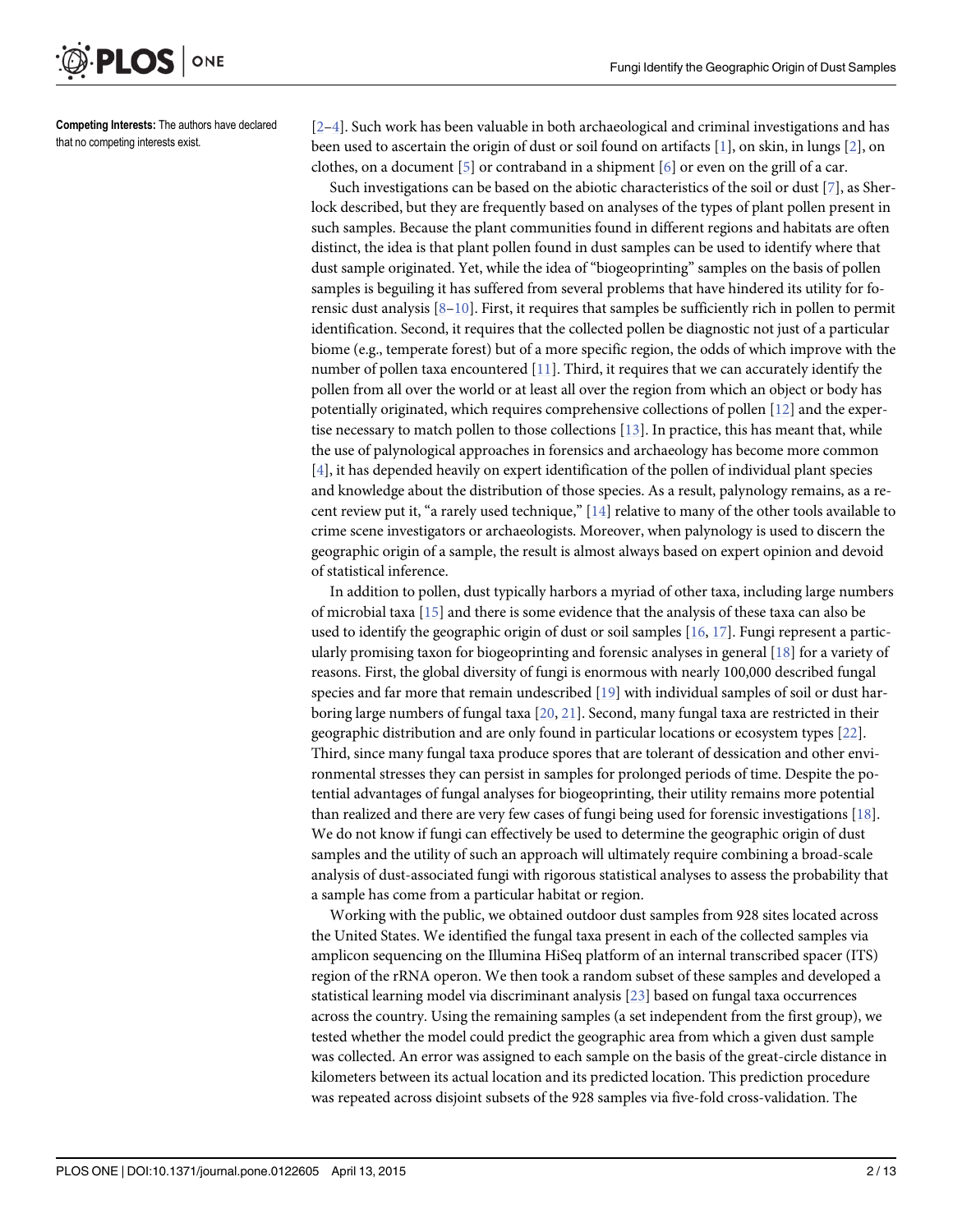<span id="page-2-0"></span>resulting model successfully predicts the origin of samples to within a great-circle distance of 230 km, on average, with high probability.

#### Methods

#### Data collection

Outdoor dust samples were collected by volunteers participating in the Wild Life of Our Homes project [\[24\]](#page-12-0) (WLOH, homes.yourwildlife.org), a continental-scale citizen science project mapping microbial diversity (fungi, bacteria, archaea) inside and outside the home. We recruited participants, representing all 50 states and the District of Columbia, through our website, social media and email campaigns over the period January 2012 to March 2013. The 1,430 enrolled participants were provided a written Informed Consent form approved by the North Carolina State University's Human Research Committee (Approval No. 2177) as well as instructions for sampling their home and a home microbe sampling kit. Each home sampling kit contained dual-tipped sterile BBL CultureSwabs. Participants were instructed to sample the upper door trim on the outside surface of an exterior door, a sampling location that is unlikely to be cleaned frequently and serves as a passive collector of outdoor aerosols and dust with little to no direct contact from the home occupants. Here we focus on  $n = 928$  of the 1430 samples that were successfully sequenced in our lab.

#### Molecular analysis

Participants returned swabs by first-class mail over the period March 2012 to May 2013, and these swabs were stored in a -20°C freezer until processed. Latitude and longitude coordinates were derived from location information (address) and were used to obtain geo-referenced environmental variables for each household. Daily temperature (°C) and daily precipitation (mm) were calculated from the Climate Research Unit Time Series v3.21 Dataset [[25](#page-12-0)] (monthly coverage from 1901 to 2009) and land type was classified by the National Land Cover Database 2006 [[26](#page-12-0)] as belonging to one of twenty classes respresenting varying types of urbanization, forestation, wetlands, etc. As fungal communities likely differ between varied climates [\[22\]](#page-12-0), accounting for these data may identify climates for which our forthcoming model excels or struggles at making accurate spatial origin predictions. This analysis is useful because it would allow one to make predictions about the types of fungi likely to be found in samples from a particular region without necessarily collecting lots of samples from that region.

Swabs were prepared for sequencing using the direct PCR approach  $[27]$  $[27]$ . Swab tips were placed directly into wells in 2 mL 96-well plates (Axygen Inc.) along with the appropriate negative control samples. Plates were processed using the Extract-N-Amp PCR kit (Sigma-Aldrich, Inc.) following a modified version of the manufacturers instructions. After each well received  $250 \mu L$  of the Extract-N-Amp Extraction solution, the plate was sealed securely with a 96 round well Impermamat Silicon Sealing Mat (Axygen, Inc.) and heated at 90°C for 10 minutes in a dry bath. Extract-N-Amp Dilution solution was then added to the wells at a 1:1 ratio to the Extraction solution and mixed gently by pipetting. The plate was resealed with the mat and stored at 4°C. PCR was conducted in 20  $\mu$ L triplicate reactions per sample using 10  $\mu$ L of Extract-N-Amp Ready Mix, 1  $\mu$ L of the forward and reverse primers, 5  $\mu$ L of PCR-grade water, and  $4 \mu$ L of the Extract-N-Amp sample solutions from the 96-well plate.

Fungal diversity in each sample was assessed using a high-throughput sequencing method to characterize the variation in a marker gene sequence. We sequenced the first internal transcribed spacer (ITS1) region of the rRNA operon, the most widely used 'barcode' for fungal community analyses [[28](#page-12-0)], using the ITS1-F (CTTGGTCATTTAGAGGAAGTAA) and ITS2 (GCTGCGTTCTTCATCGATGC) primer pair [[21](#page-12-0)]. The primers included the appropriate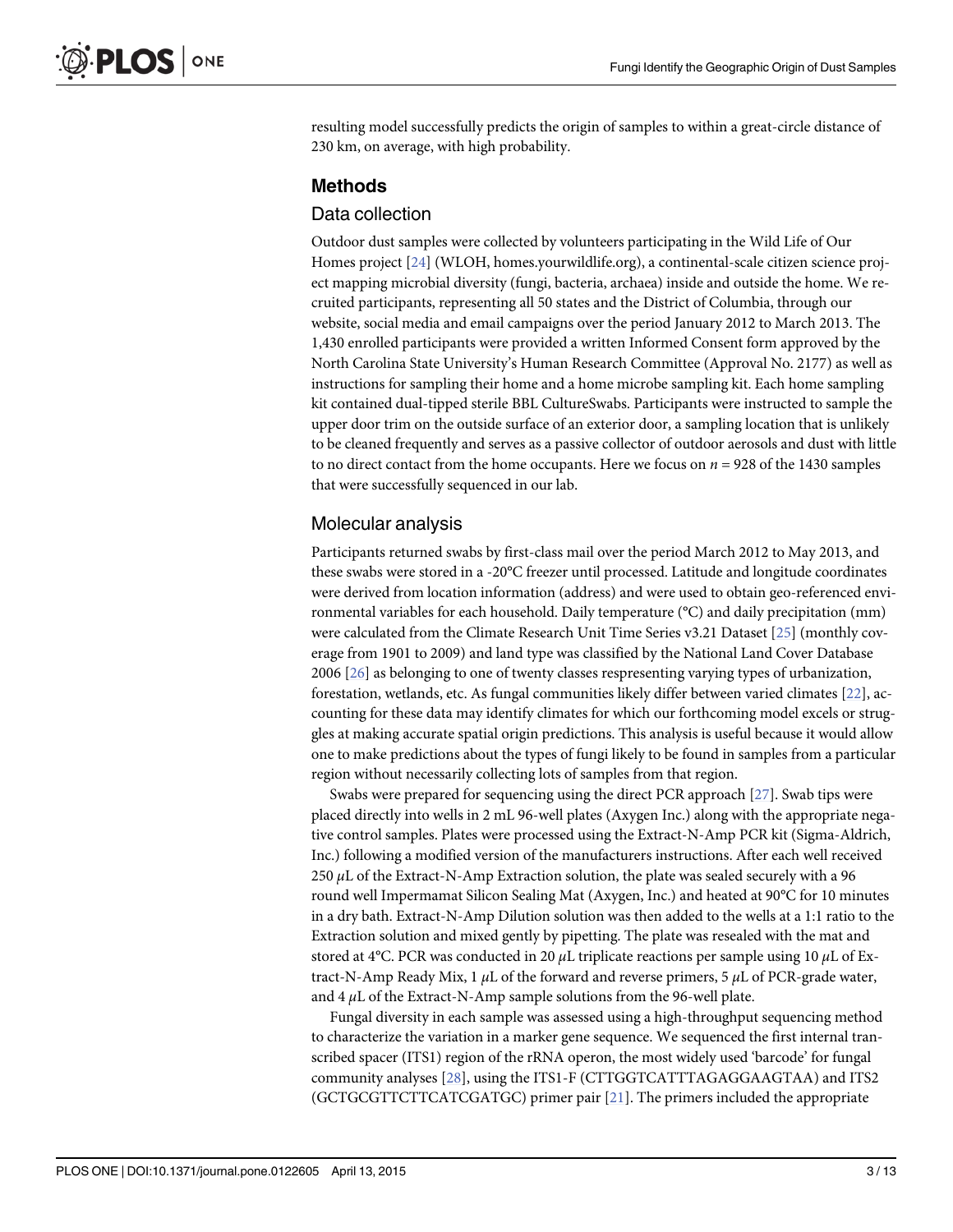<span id="page-3-0"></span>Illumina adapters with the reverse primers also having an error-correcting 12-bp barcode unique to each sample to permit multiplexing of samples. PCR products from all samples were quantified using the PicoGreen dsDNA assay, and pooled together in equimolar concentrations. Samples were sequenced on an Illumina HiSeq instrument. All sequencing runs were completed at the University of Colorado Next Generation Sequencing Facility.

The 100-bp sequences were demultiplexed using a custom Python script with quality filtering and phylotype (i.e., operational taxonomic unit) clustering conducted using the UPARSE pipeline [\[29](#page-12-0)]. During quality filtering, a maxee value of 0.5 was used (indicating that on average 0.5 nucleotides were incorrectly assigned in every sequence). Sequences were also dereplicated and singleton sequences were removed prior to phylotype determination. Representative sequences from the phylotypes were checked for  $\geq$  75% similar to ITS1 sequences contained in the UNITE November, 2012 database [\[30](#page-12-0)], the most comprehensive reference database for sequence-based fungal analyses. We discarded sequences that were  $<$  75% similar to those in the UNITE database because, while they could be fungal, they could also be from other non-fungal, eukaryotic groups and we wanted to be careful to restrict our analyses just to those taxa that we were very confident were fungal. The representative sequences were then used to categorize the raw sequences into phylotypes at the 97% similarity threshold. Phylotypes were classified to taxonomic groups using the RDP classifier with a confidence threshold of 0.5 [ $31$ ] against the UNITE database. Samples were rarefied to 20,000 randomly-selected sequences per sample in order to compare all samples at an equivalent sequencing depth.

#### Statistical analysis

Spatial analysis and classification of the sequenced fungal taxa data was achieved via discriminant analysis [\[23\]](#page-12-0). Discriminant analysis is a two-stage classification method built on Bayes' Theorem that classifies a new observation as arising from one of many possible populations based on its measured characteristics. The analysis proceeded in two stages: we first estimated the spatial distribution of each species' occurrence probability using available samples, and then inverted these probabilities to predict the spatial origin of a new sample. Define  $Y_{ii}$  as the binary indicator that species  $j = 1, \ldots, m$  is present in the sample taken at spatial location  $s_i$ ,  $i = 1, \ldots, n$ , and let  $p_i(s_i) = \text{Prob}(Y_{ii} = 1)$ .

We estimated the probability of the presence of species  $j$  in samples taken across a fine grid of points  $T$  covering the continental United States using kernel smoothing [\[23](#page-12-0)]. Kernel smoothing locally weights noisy observations via a Gaussian kernel and thereby produces a smooth portrait of estimated occurrence probabilities over  $T$ , allowing for our method to make predictions at locations for which we may not have dust sample data. We let  $\mathcal{T} = \{\mathbf{t}_1, \dots, \mathbf{t}_N\}$ with larger choices of N achieving finer granularity at the expense of increased computational costs. The estimated occurrence probability of species *j* at location  $t \in T$  is

$$
\hat{p}_j(\mathbf{t}) = \sum_{i=1}^n w_{ij}(\mathbf{t}) Y_{ij} \text{ where } w_{ij}(\mathbf{t}) = \frac{k_j(||\mathbf{t} - \mathbf{s}_i||)}{\sum_{l=1}^n k_j(||\mathbf{t} - \mathbf{s}_l||)},
$$
\n(1)

 $||\mathbf{t} - \mathbf{s}_i||$  is the great-circle distance (km) between **t** and  $\mathbf{s}_i$ ,  $k_j(h) = \exp[-h^2(2\rho_j^2)^{-1}]$  is the Gaussian kernel function, and  $\rho_j$  is the kernel bandwidth. The estimated probability  $\hat{p}_j(\mathbf{t})$  is a locally-weighted average of the observations, with the weights  $w_{ii}$ (t) decaying as a function of the distance from t.

We select kernel bandwidths separately for each species via generalized cross-validation [\[23](#page-12-0)]. For species  $j = 1, \ldots, m$ , define  $\mathbf{y}_j = (Y_{1j}, \ldots, Y_{nj})^T$  and  $\mathbf{W}_{\rho} = [\mathbf{W}(\mathbf{s}_1), \ldots, \mathbf{W}(\mathbf{s}_n)]^T$  with  $\mathbf{W}(\mathbf{s}_i)$  $=[w_{1j}(\mathbf{s}_i), \dots, w_{nj}(\mathbf{s}_i)]^T$ ,  $i = 1, \dots, n$ , so that  $\hat{\mathbf{y}}_j = \mathbf{W}_\rho \mathbf{y}_j$ . Then the best kernel bandwidth  $\rho_j$  for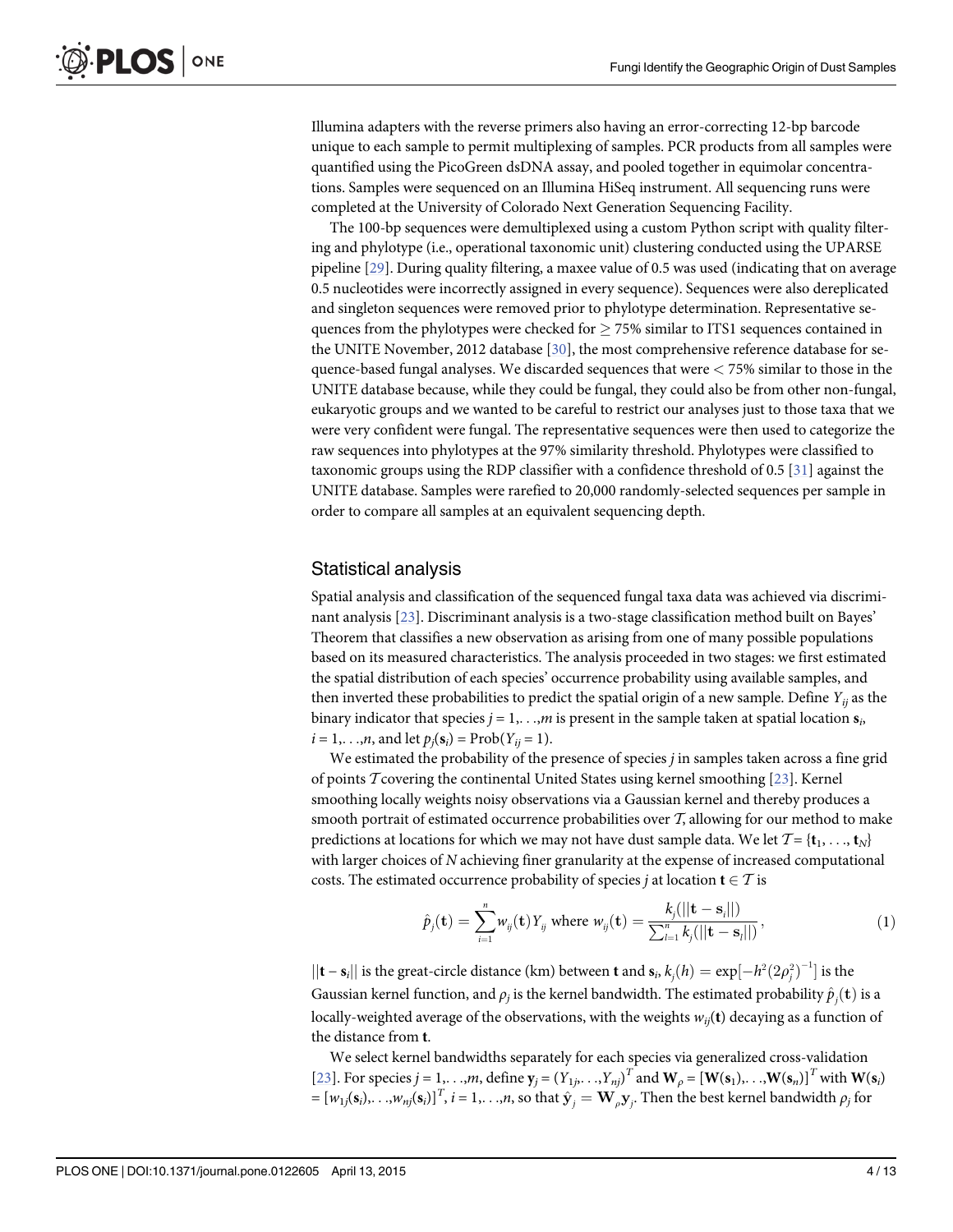<span id="page-4-0"></span>species j minimizes

$$
GCV(\rho) = \frac{\frac{1}{n}(\hat{\mathbf{y}}_j - \mathbf{y}_j)^T(\hat{\mathbf{y}}_j - \mathbf{y}_j)}{\left[1 - \text{trace}(\mathbf{W}_\rho)/n\right]^2}.
$$
 (2)

Using  $\rho_j$  and  $(\underline{Eq\ 1})$  we find  $\hat{\mathbf{p}}_j = [\hat{p}_j(\mathbf{t}_1), \dots, \hat{p}_j(\mathbf{t}_N)]^T$ , the estimated spatial distribution of occurrence probabilities of species j over T.

Given these occurrence probabilities for every species, we then classified the spatial origin of a new sample with binary features  $(Y_{01},...,Y_{0m})$  taken at an unknown location  $s_0$ . Assume a flat prior is placed on  $\mathcal T$  so that a sample is equally likely to have originated from any location **t**. Then the Bayes' rule (under 0/1 loss) is

$$
\hat{\mathbf{s}} = \underset{\mathbf{t} \in \mathcal{T}}{\arg \max} \log L(\mathbf{t}|Y_{01},\ldots,Y_{0m}), \text{ where } (3)
$$

$$
\log L(\mathbf{t}|Y_{01},\ldots,Y_{0m}) = \sum_{j=1}^{m} Y_{0j} \log [\hat{p}_j(\mathbf{t})] + (1-Y_{0j}) \log [1-\hat{p}_j(\mathbf{t})] \qquad (4)
$$

That is, the Bayes' rule selects the spatial location that maximizes the log-likelihood of the new sample.

We performed five-fold cross-validation to illustrate the method. The data were randomly split into five groups. For each group, its data comprised the testing data, and the data in the remaining four groups formed the training data. The training data were split further into subtraining (80% of the training data) and subtesting (20% of the training data). With the subtraining data, we obtained estimated occurrence probabilities via  $(Eq_1)$  with per-species bandwidths minimizing  $(Eq 2)$ . Then, for each sample in the testing data, we inverted these probabilities with  $(Eq \, 3)$  to predict their spatial origins. The great-circle distance in kilometers between a sample's predicted origin  $\hat{s}$  and its true origin  $s_0$  defines prediction error.

Suppose, however, that rather than predict a single spatial location  $\hat{s}$  as the true origin  $s_0$ , it is of interest to form a neighborhood around  $\hat{s}$  that contains  $s_0$  with some degree of certainty. Consider a sample collected from an unknown location  $s_0$  with features  $(Y_{01},...,Y_{0m})$  from the withheld subtesting data, and assume a flat prior on  $T$ . Using the per-species bandwidths found with the subtraining data, we calculate (Eq 4) at every  $t \in \mathcal{T}$ . Standardizing these log-likelihood values so that they sum to one yields a predictive probability mass function, say, f over  $\mathcal T$  such that  $f(t)$  expresses the probability the sample originates from  $t$ . We threshold these probabilities to form a neighborhood

$$
R_q = \{ \mathbf{t} \in \mathcal{T} : f(\mathbf{t}) > c \} \text{ where } c \text{ is the value so that } \sum_{\mathbf{t} \in R_q} f(\mathbf{t}) = q.
$$
 (5)

For some significance level  $\alpha$ , q is chosen so that across all  $R<sub>a</sub>$  formed from samples in the subtesting data, 100(1 –  $\alpha$ )% of these R<sub>q</sub> cover their sample's true origin s<sub>0</sub>. This double bootstrapping approach of selecting a threshold q to achieve nominal coverage has been studied extensively [\[32](#page-12-0)–[34\]](#page-12-0). We call (Eq 5) a 100(1 –  $\alpha$ )% prediction region, the spatial extension of a prediction interval, constructed to contain the true origin with probability  $1 - \alpha$ . As the subtesting data is independent of the subtraining data used to train the model, and these combined training data are independent of the testing data, we ensure the  $q$  acquired in this manner will produce prediction regions in the testing data with approximately  $100(1 - \alpha)$ % coverage.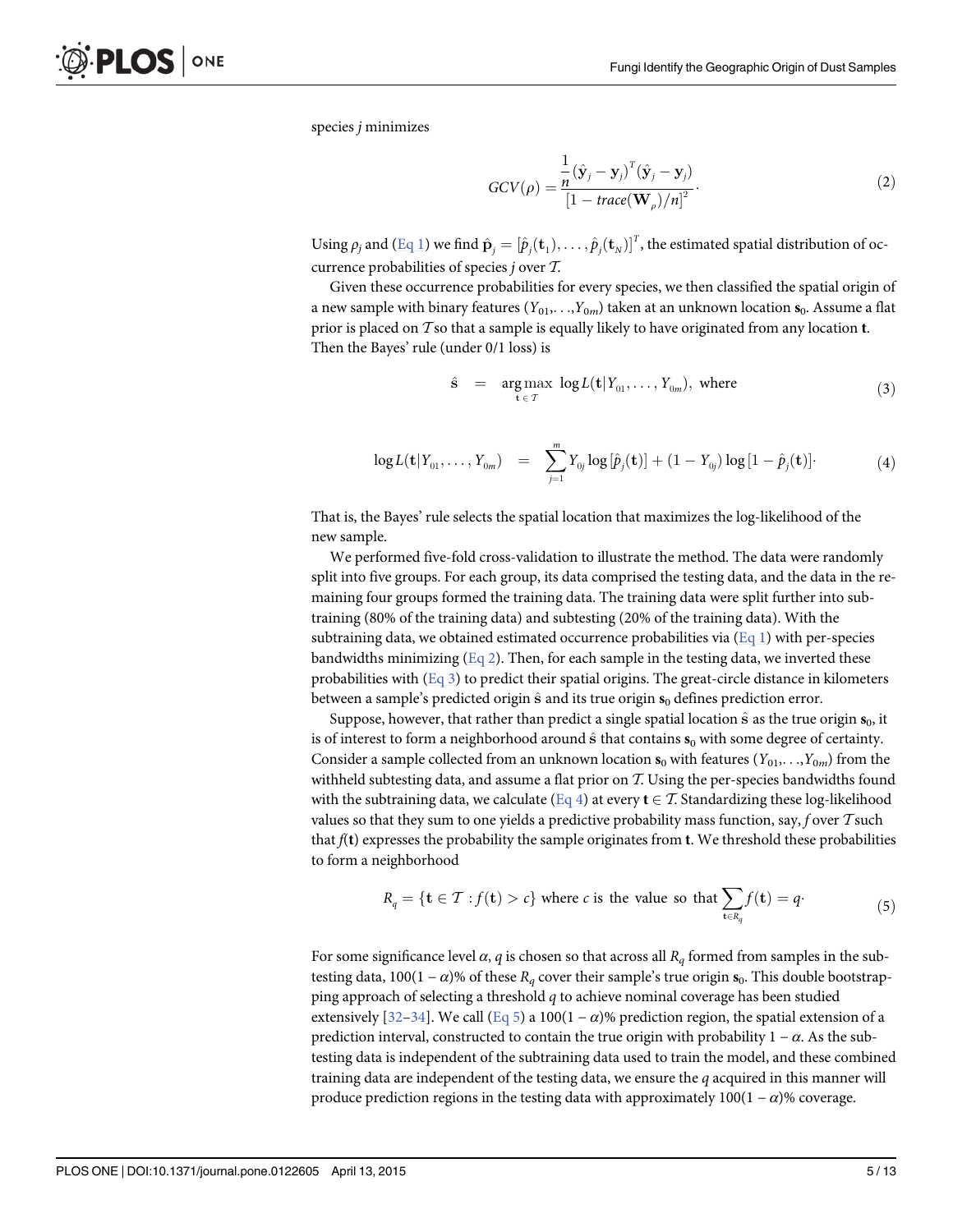#### <span id="page-5-0"></span>Computation

To implement our method in reasonable computing time, we obtained a fine grid Tby overlaying the U.S. with a  $100 \times 100$  grid of points and retaining only those points that fell over U.S. soil. Treating these points as grid cell centers yielded a finely granular grid  $\mathcal{T}$  of  $N = 6,041$  cells, each of dimension 28.0 km north-south by 58.6 km east-west. Performing spatial prediction over T required a collective computing time of just under 3 hours using R statistical software and parallelized code distributed across five cores of a 3.6 GHz machine with 60 GB RAM running 64Bit CentOS Linux 5.0. The code is available online at [https://github.com/nsgrantham/](https://github.com/nsgrantham/fungi-identify) [fungi-identify.](https://github.com/nsgrantham/fungi-identify)

#### **Results**

The sequence-based methods yielded a database of 38,473 fungal taxa with 72.4% of taxa found  $in < 10$  samples, 96.1% found  $in < 100$  samples, and an average of 727 fungal taxa per individual dust sample. Our statistical analyses of these data revealed that many fungal taxa exhibit a high degree of geographic endemism. This endemism is at the root of our ability to make predictions about the geographic origins of samples. For example, consider the geographic distribution of Eutypa lata (Fig 1) which was not found in a single sample east of the Sierra Nevada mountain range but had reasonably high occurrence probabilities in samples collected from northern California. A sample with *Eutypa lata*, a common pathogen of grapevines [\[35](#page-12-0)], is therefore more likely to have originated from grape-growing regions in the western U.S. By comparison, Teratosphaeria microspora is a far more ubiquitous fungus [\(Fig 2\)](#page-6-0), but it occurs most frequently around the Great Lakes and along the West Coast where there is a  $> 90\%$ chance its presence is identified in a randomly selected sample. Therefore, the absence of



Fig 1. Eutypa lata distribution. A map of estimated occurrence probabilities of Eutypa lata, just one of our nearly 40,000 fungal taxa, communicates quite a bit about its spatial spread and prevalence. Each° marks the location of a dust sample identifying significant traces of Eutypa lata while an  $\times$  indicates sample locations where the species was absent. Kernel smoothing produces estimated occurrence probabilities of Eutypa lata, where areas with darker purple shading are more likely to produce samples containing traces of Eutypa lata. In our 928 samples, Eutypa lata was found exclusively in the west near the grapevines on which it depends. This species has a 40–50% chance of appearing in a sample taken in the regions in which is it found.

doi:10.1371/journal.pone.0122605.g001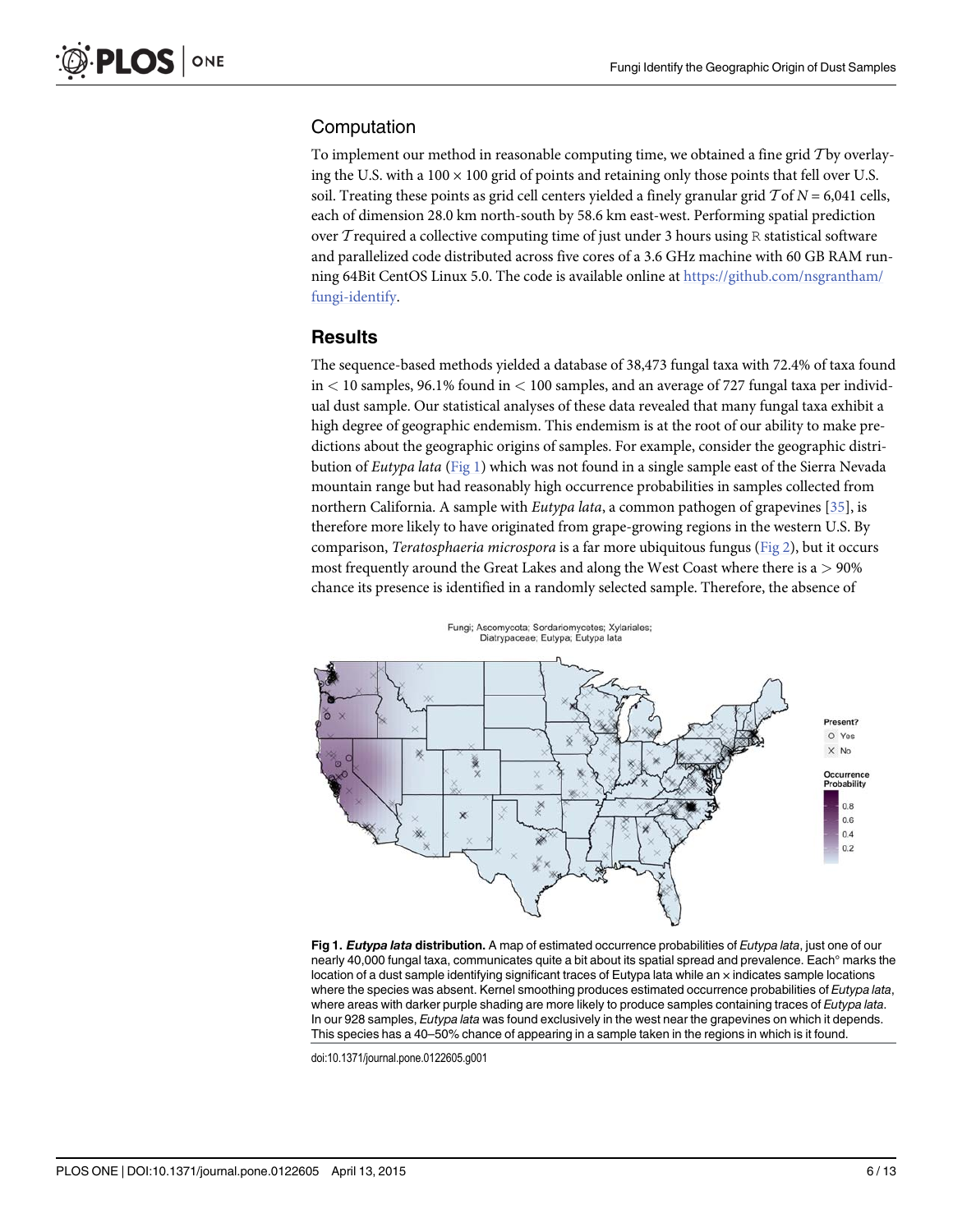<span id="page-6-0"></span>

Fungi; Ascomycota; Dothideomycetes; Capnodiales; Teratosphaeriaceae; Teratosphaeria; Teratosphaeria microspora



doi:10.1371/journal.pone.0122605.g002

Teratosphaeria microspora suggests a sample is less likely to have originated from these regions. Of course, these are just selected examples and ultimately, our ability to statistically assess the origins of samples results from considering the geographic distributions of a much larger portion of the 38,473 identified fungal taxa.

Fungal occurrence probability distributions combined with the fungal taxa identified in a dust sample taken in the U.S. allow for prediction of the sample's most likely geographic origin. Moreover, 50%, 75%, and 90% prediction regions help to capture the shape and spread of the sample's unique collection of fungal communities by marking regions where the sample is likely to have originated with respective probabilities 0.5, 0.75, and 0.9. Consider a sample taken from a home in central Michigan, USA ([Fig 3](#page-7-0)). Our methods identified a location just 229 km to the southwest in northern Indiana as the sample's most likely origin. The narrow prediction regions at varying confidence levels show that the fungal community in this sample is characteristic of the region in question, suggesting that samples with similar communities are not expected to originate far from the Great Lakes.

Across all 928 samples, median prediction error was 230 km (similar to that in [Fig 3](#page-7-0)) with 5% of samples achieving better than 58 km and 5% achieving worse than 1,039 km ([Fig 4](#page-7-0), [Table 1](#page-8-0)). The 50%, 75%, and 90% predictions regions formed by the subtesting data retained their respective coverage rates when applied to the testing data. [Table 1](#page-8-0) summarizes prediction errors and prediction region coverage across several key covariates including the density of samples (sampling intensity), number of different fungal taxa present (fungal richness), daily temperature, daily precipitation, and land type.

As might be expected, the accuracy of predictions was lower for samples taken at locations without many neighboring locations (low sampling intensity) as evidenced by higher median prediction error (278 km) and poor prediction region coverage ([Table 1](#page-8-0)). Predictions also suffered for samples exhibiting low fungal richness. Differences in temperature and precipitation likely contribute to differences in fungal distributions across the U.S. [\[22\]](#page-12-0), and we detected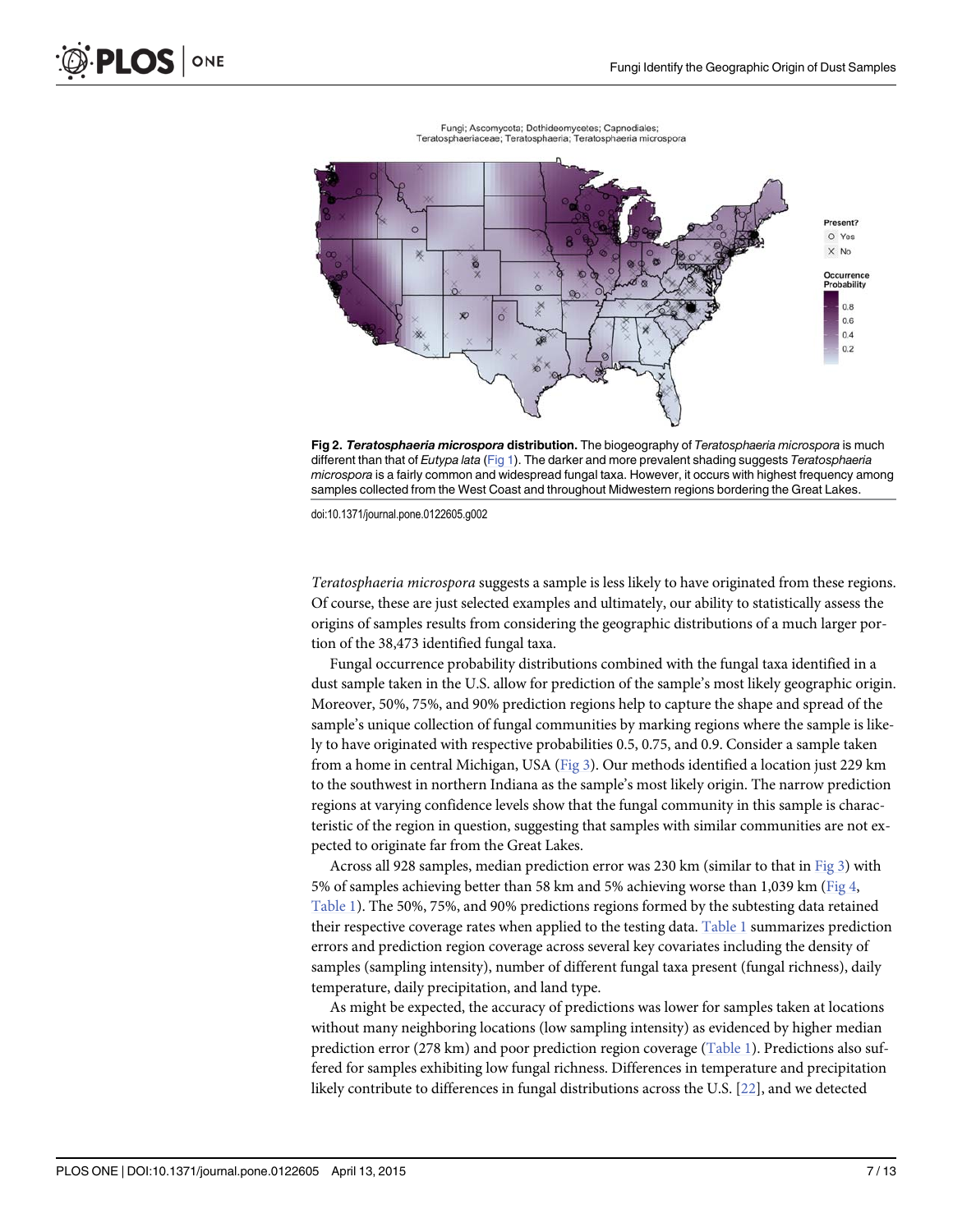<span id="page-7-0"></span>





doi:10.1371/journal.pone.0122605.g003





doi:10.1371/journal.pone.0122605.g004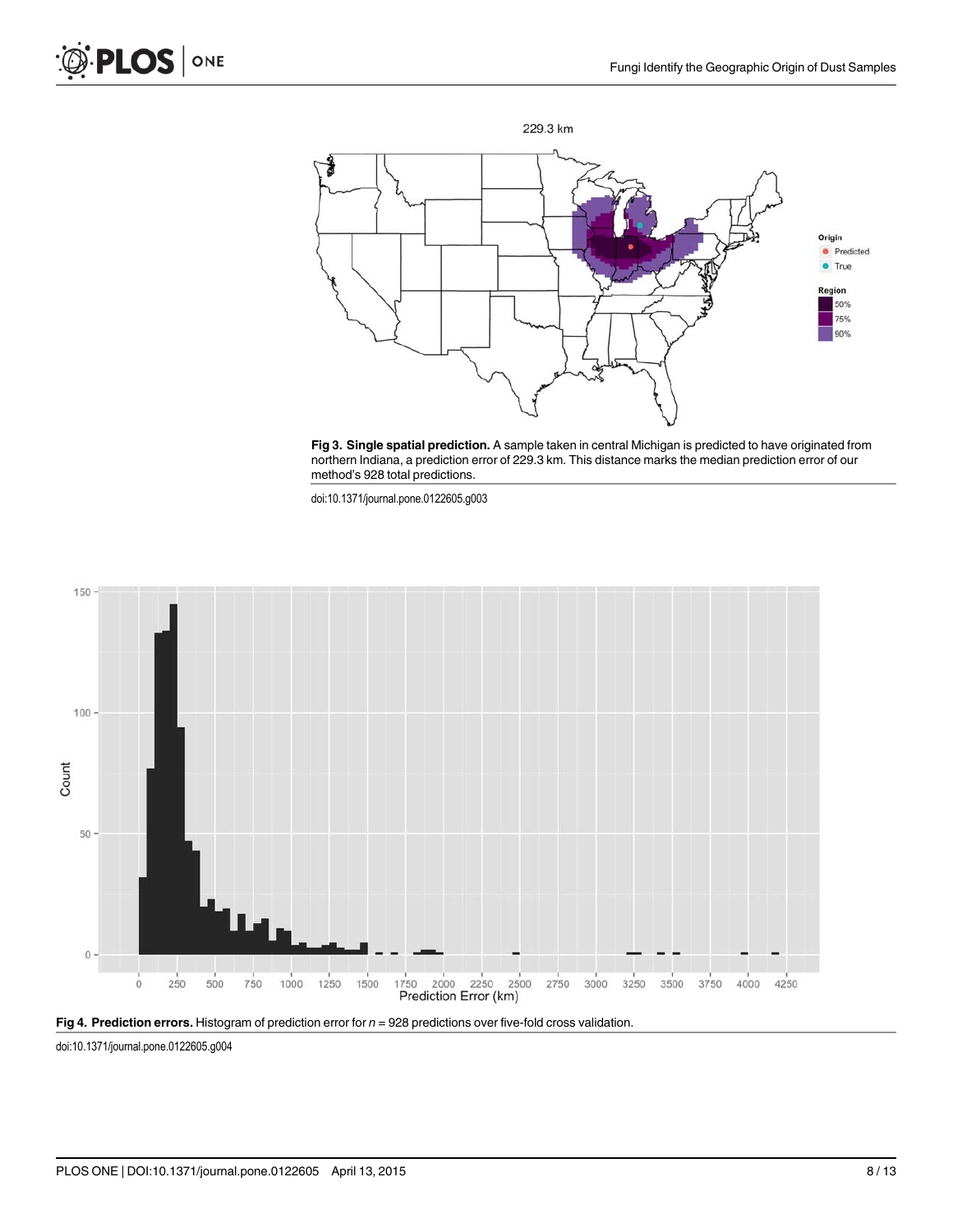[Table 1. N](#page-6-0)umerical summary of predictions overall and across several covariates by prediction error (km) and percent of prediction region coverage.

|                                               | n                       | <b>Prediction Error (km)</b> |                 | <b>Region Coverage</b> |      |      |
|-----------------------------------------------|-------------------------|------------------------------|-----------------|------------------------|------|------|
|                                               |                         | <b>Median</b>                | 90% Interval    | 50%                    | 75%  | 90%  |
| Overall                                       | 928                     | 229.5                        | (57.7, 1038.7)  | 0.51                   | 0.75 | 0.89 |
| Sampling Intensity (within 100 km)            |                         |                              |                 |                        |      |      |
| Low ( $\leq 6$ locations)                     | 324                     | 278.4                        | (55.9, 974.9)   | 0.35                   | 0.62 | 0.81 |
| Medium ( $> 6$ & $<$ 25 locations)            | 308                     | 225.9                        | (54.2, 1039.9)  | 0.59                   | 0.81 | 0.91 |
| High (> 25 locations)                         | 296                     | 199.1                        | (71.0, 1051.4)  | 0.60                   | 0.83 | 0.94 |
| <b>Fungal Richness</b>                        |                         |                              |                 |                        |      |      |
| Low $(< 543$ taxa)                            | 306                     | 343.0                        | (72.9, 1492.1)  | 0.51                   | 0.75 | 0.90 |
| Medium (> 543 & $\leq$ 814 taxa)              | 316                     | 223.4                        | (62.1, 823.9)   | 0.48                   | 0.74 | 0.86 |
| High $(> 814$ taxa)                           | 306                     | 188.6                        | (54.1, 534.0)   | 0.55                   | 0.75 | 0.90 |
| <b>Mean Daily Temperature</b>                 |                         |                              |                 |                        |      |      |
| $<$ median (12.34 $^{\circ}$ C)               | 464                     | 224.5                        | (53.9, 1230.7)  | 0.52                   | 0.74 | 0.87 |
| $>$ median (12.34 $^{\circ}$ C)               | 464                     | 235.7                        | (62.1, 980.4)   | 0.50                   | 0.76 | 0.90 |
| <b>Standard Deviation Daily Temperature</b>   |                         |                              |                 |                        |      |      |
| $<$ median (8.81 $^{\circ}$ C)                | 464                     | 222.0                        | (59.4, 977.0)   | 0.55                   | 0.79 | 0.91 |
| $>$ median (8.81 $^{\circ}$ C)                | 464                     | 238.1                        | (55.0, 1211.1)  | 0.47                   | 0.71 | 0.86 |
| <b>Mean Daily Precipitation</b>               |                         |                              |                 |                        |      |      |
| $<$ median (88.68 mm)                         | 464                     | 226.8                        | (57.2, 845.4)   | 0.51                   | 0.74 | 0.87 |
| > median (88.68 mm)                           | 464                     | 234.6                        | (62.1, 1244.4)  | 0.51                   | 0.76 | 0.91 |
| <b>Standard Deviation Daily Precipitation</b> |                         |                              |                 |                        |      |      |
| $<$ median (48.22 mm)                         | 465                     | 248.9                        | (70.7, 1151.9)  | 0.45                   | 0.69 | 0.86 |
| > median (48.22 mm)                           | 463                     | 210.5                        | (55.8, 979.1)   | 0.57                   | 0.81 | 0.92 |
| <b>Land Cover</b>                             |                         |                              |                 |                        |      |      |
| Developed, Open Space                         | 184                     | 237.5                        | (67.8, 980.4)   | 0.45                   | 0.74 | 0.89 |
| Developed, Low Intensity                      | 277                     | 228.9                        | (54.6, 845.8)   | 0.50                   | 0.75 | 0.90 |
| Developed, Medium Intensity                   | 192                     | 200.0                        | (54.0, 1745.2)  | 0.64                   | 0.79 | 0.88 |
| Developed, High Intensity                     | 59                      | 161.4                        | (48.6, 1094.3)  | 0.73                   | 0.85 | 0.93 |
| Barren Land (Rock/Sand/Clay)                  | $\overline{\mathbf{4}}$ | 371.8                        | (104.9, 594.5)  | 0.25                   | 0.25 | 0.75 |
| <b>Deciduous Forest</b>                       | 52                      | 303.7                        | (145.7, 1456.4) | 0.35                   | 0.60 | 0.81 |
| <b>Evergreen Forest</b>                       | 32                      | 223.7                        | (103.3, 922.5)  | 0.50                   | 0.75 | 0.91 |
| <b>Mixed Forest</b>                           | 14                      | 221.4                        | (169.8, 912.6)  | 0.50                   | 0.86 | 1.00 |
| Shrub/Scrub                                   | 21                      | 222.2                        | (104.3, 935.1)  | 0.38                   | 0.76 | 0.86 |
| Grassland/Herbaceous                          | 16                      | 217.9                        | (129.0, 1067.8) | 0.38                   | 0.88 | 0.88 |
| Pasture/Hay                                   | 48                      | 298.4                        | (114.2, 878.7)  | 0.38                   | 0.60 | 0.88 |
| <b>Cultivated Crops</b>                       | 22                      | 272.5                        | (73.7, 841.4)   | 0.50                   | 0.77 | 0.82 |
| <b>Woody Wetlands</b>                         | 5                       | 663.5                        | (92.1, 1000.6)  | 0.40                   | 0.80 | 0.80 |
| <b>Emergent Herbaceous Wetlands</b>           | $\overline{c}$          | 114.9                        | (93.6, 136.2)   | 1.00                   | 1.00 | 1.00 |

doi:10.1371/journal.pone.0122605.t001

<span id="page-8-0"></span>**PLOS** | ONE

slight contributions of these climatic variables to our error distributions. Prediction errors tended to be higher and prediction region coverage lower for locations with relatively stable precipitation throughout the course of a year (below-median precipitation standard deviation) and, to a lesser degree, more variable temperature (above-median temperature standard deviation).

Urban and suburban (i.e., developed) land types had low prediction errors and high prediction region coverage probabilities relative to less developed areas. The accuracy of our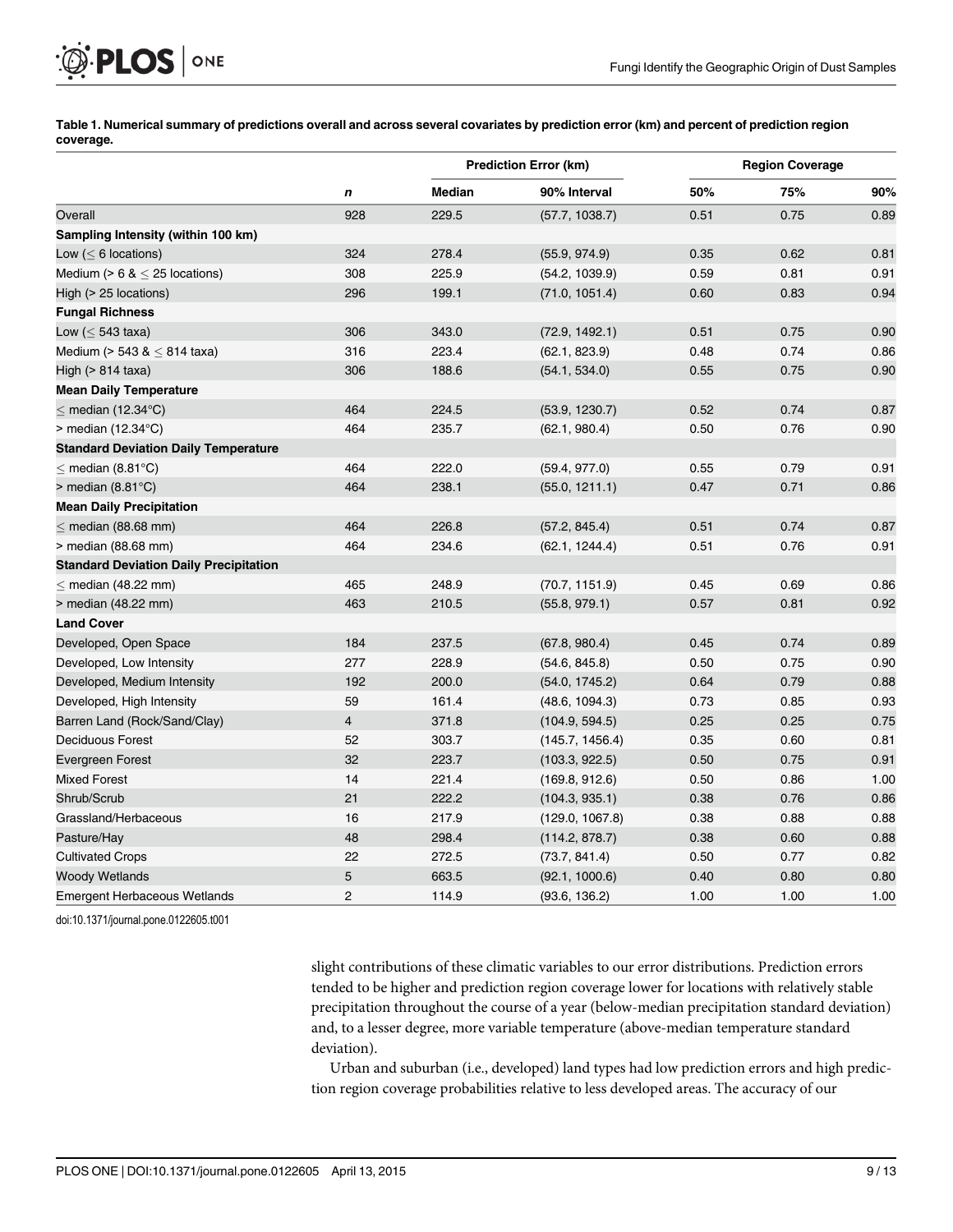<span id="page-9-0"></span>predictions also varied depending on the geographic region in question ([S1 Fig\)](#page-10-0). Predictions made in the western half of the U.S. (west of -100° longitude) tended to land in close proximity to their sample's true origin (median prediction error of 190 km). Prediction errors were relatively high for samples taken in the northern states of Idaho, Montana, Wyoming, and the Dakotas, likely due to the dearth of sampling in this region. Conversely, even though the East Coast was very well sampled, predictions were least accurate in a narrow band from New England down to Mississippi.

#### **Discussion**

In short, the accuracy of our prediction model depends on sampling intensity, climatic conditions, and the region being considered. The accuracy of our approach could likely be improved by more thorough sampling in regions of low sampling intensity. The approach may also be improved by deeper sequencing of samples or by sequencing multiple samples from a given source (where such samples exist).

Our results represent an important proof of concept of a novel approach in forensic biology. Based on the dust collected outside homes with a sterile swab we can identify the geographic origin of a sample taken in the United States with a median error of 230 kilometers. More importantly, we can place a measure of certainty on each prediction that a sample originated in a particular place.

Moreover, our method is easily amenable to dust analysis by forensic teams. As shown in [Fig 5](#page-10-0), a new dust sample need only have its fungal communities sequenced before being fed to our spatial source prediction method which compares the new sample against a database of samples from known locations to arrive at a most likely place of origin. Of course, successful applications of this method to new regions will require a priori information on the distributions of fungal taxa across the region of interest—information that can only be obtained by collecting and analyzing reference dust samples to be incorporated into the database.

We were able to predict the origin of samples because many fungal taxa are more likely to be found in some regions of the United States than in others. Many biotic and abiotic factors contribute to the observed biogeographical structure in dust-associated fungal taxa, including differences in host plant communities, climatic conditions, soil edaphic factors, land-use type, and agricultural practices. In addition, biogeographic regions also differ in the composition of their fungi on the basis of historical isolation (and dispersal limited taxa [[36](#page-12-0)]). Better understanding the factors that limit individual fungal taxa may allow us to predict not only the geographic origin of samples, but also other attributes of the area of origin. For example, where the distribution of fungal pathogens of plants coincides with that of host plants, the presence of those fungi can be used as an indication not just of geography but also of farming and land use practices ([Fig 1](#page-5-0)).

The approach described here could be extended in several ways. First comparison of our results to models on the basis of the distribution of plants (pollen), bacteria, or even animal parts will be both possible and informative [[17](#page-11-0)]. Dust has long been known to contain biomass (and hence DNA) from a broad range of taxa, including bacteria and arthropods [\[1](#page-11-0)]. Inclusion of data from these other taxa is likely to increase the accuracy of our models. Second, we would also like to be able to identify the origin of many kinds of samples, not just dust samples from houses and we assume that our approach could also be applied to other sample types. The accumulation of dust on other surfaces is an obvious next step, so too is soil. Microscopy-based or geochemical analyses of soil could be useful for identifying the geographic origin of soil samples [\[37\]](#page-12-0), but these methods are not trivial and their utility for geolocating samples from across the U.S. remains undetermined. Third, to understand the global utility of our approach we will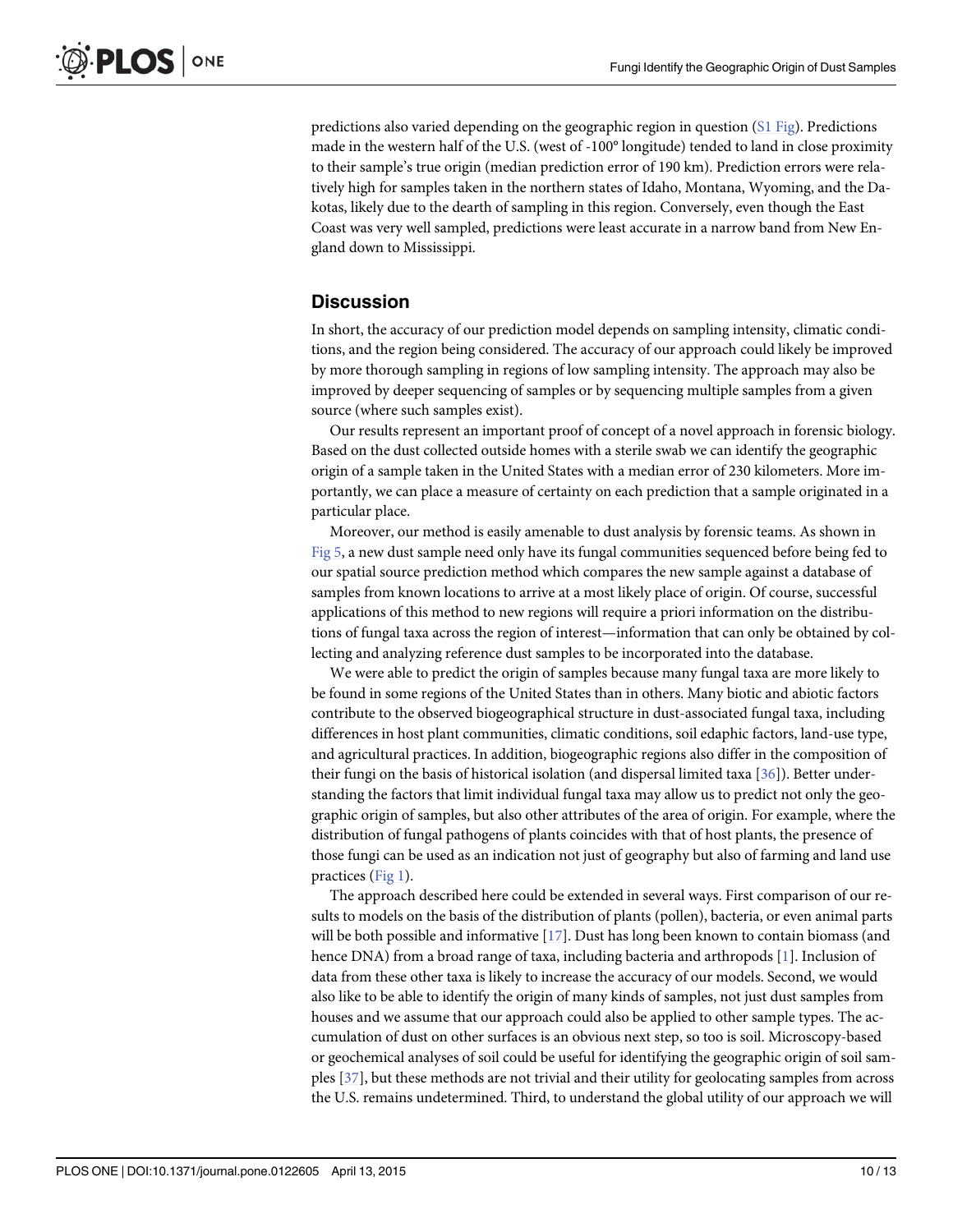

[Fig 5. S](#page-9-0)ummary of the spatial source prediction method. Given a database of sequenced dust samples from known origins s<sub>1</sub>,...,s<sub>n</sub>, kernel smoothing produces taxon-specific "hot spot" maps like Figs [1](#page-5-0) and [2](#page-6-0). Using Bayes' rule, our method combines these estimated occurrence probabilities with the sequenced taxa data observed in a new dust sample of unknown origin  $s_0$  to identify the sample's most likely origin  $\hat{s}$  (red point). The enveloping prediction regions suggest broader areas where the sample is likely to have originated beyond a single "pin-in-a-map" point estimate.

doi:10.1371/journal.pone.0122605.g005

<span id="page-10-0"></span>**PLOS** 

ONE

need to consider samples from other regions. The precision of global biogeoprinting will be contingent on the number of species restricted to particular climates and hosts (as in the U.S.), but also to particular biogeographic regions. Finally, here we explore samples from a single region on which biological material has settled. The holy grail of biogeoprinting will be understanding whether not just the origin but also the trajectory of samples can be ascertained. By the same token, it may be possible that useful differences exist among seasons that would allow one to discern not only the geographic origin, but also the timing of dust exposure. In this preliminary study, we could not assess the temporal variability in these fungal communities given that the settled dust accumulated over an indeterminate period of time. However, our data suggest that the temporal variability in fungal community composition is less than the geographic variability. If this were not the case, our approach would likely not perform as well as it has.

### Supporting Information

[S1 Fig.](http://www.plosone.org/article/fetchSingleRepresentation.action?uri=info:doi/10.1371/journal.pone.0122605.s001) All 928 predictions produced by the model over five-fold cross-validation. Each line connects a sample's true (blue) and predicted (red) origin. (TIFF)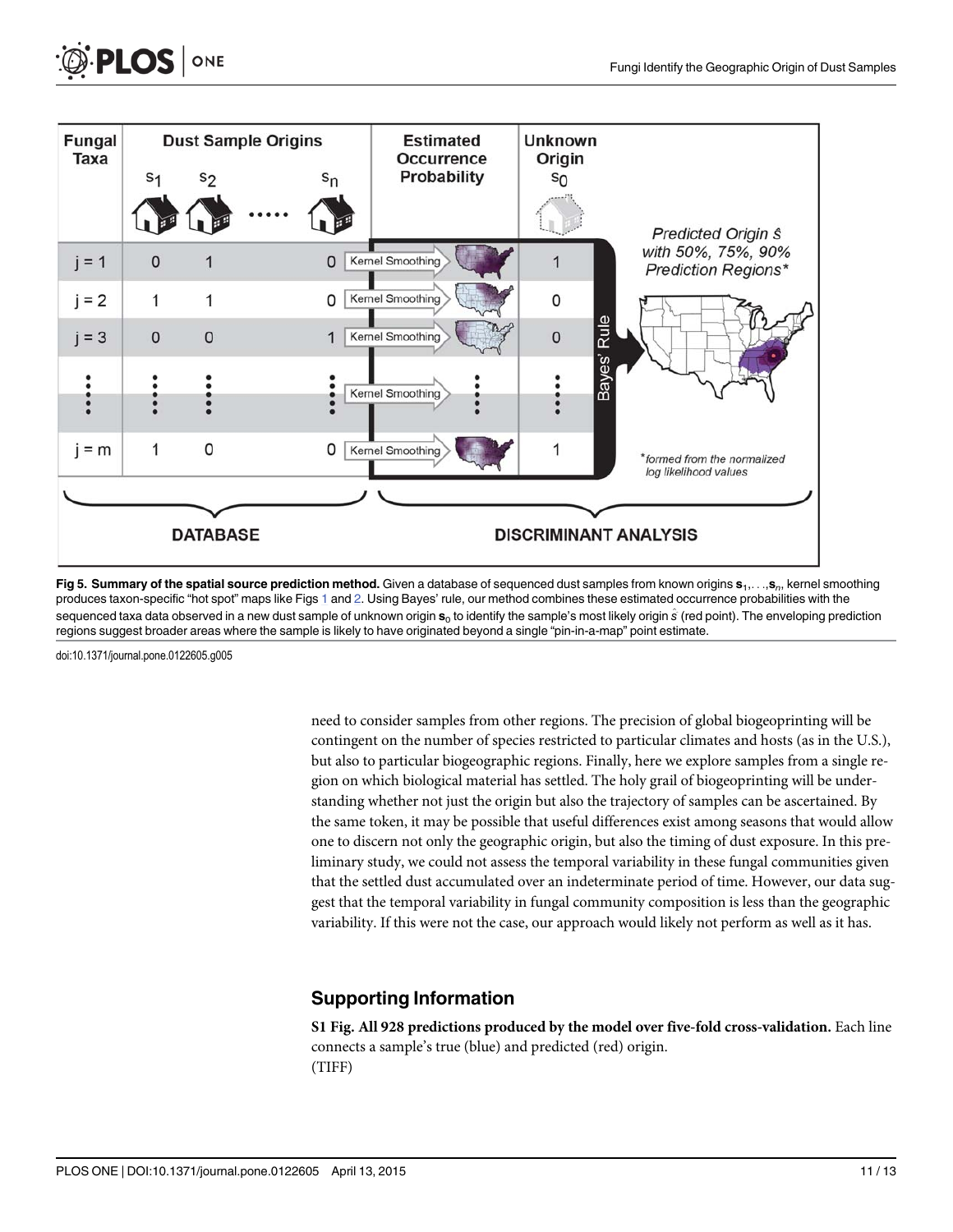#### <span id="page-11-0"></span>Author Contributions

Conceived and designed the experiments: HLM JBH AB JWL NF RRD. Performed the experiments: HLM JBH AB JWL NF RRD. Analyzed the data: NSG BJR KP EBL JBH AB JWL NF RRD. Contributed reagents/materials/analysis tools: NF RRD. Wrote the paper: NSG BJR KP EBL HLM JBH AB JWL NF RRD. Coordinated public science components of project: HLM.

#### **References**

- [1.](#page-0-0) Locard E. The Analysis of Dust Traces. Part I. The American Journal of Police Science. 1930; 1 (3):276–298. Available from: [http://www.jstor.org/stable/1147154.](http://www.jstor.org/stable/1147154) doi: [10.2307/1147154](http://dx.doi.org/10.2307/1147154)
- [2.](#page-1-0) Szibor R, Schubert C, Schoning R, Krause D, Wendt U. Pollen analysis reveals murder season. Nature. 1998 Oct; 395(6701):449–450. doi: [10.1038/26646](http://dx.doi.org/10.1038/26646) PMID: [9774099](http://www.ncbi.nlm.nih.gov/pubmed/9774099)
- 3. Miller Coyle H, Ladd C, Palmbach T, Lee HC. The Green Revolution: botanical contributions to foren-sics and drug enforcement. Croat Med J. 2001; 42(3):340-5. PMID: [11387649](http://www.ncbi.nlm.nih.gov/pubmed/11387649)
- [4.](#page-1-0) Montali E, Mercuri AM, Grandi GT, Accorsi CA. Towards a "crime pollen calendar"—Pollen analysis on corpses throughout one year. Forensic Science International. 2006; 163(3):211-223. doi: [10.1016/j.](http://dx.doi.org/10.1016/j.forsciint.2005.11.020) [forsciint.2005.11.020](http://dx.doi.org/10.1016/j.forsciint.2005.11.020) PMID: [16412597](http://www.ncbi.nlm.nih.gov/pubmed/16412597)
- [5.](#page-1-0) Morgan RM, Davies G, Balestri F, Bull PA. The recovery of pollen evidence from documents and its forensic implications. Science & Justice. 2013; 53(4):375–384. doi: [10.1016/j.scijus.2013.03.004](http://dx.doi.org/10.1016/j.scijus.2013.03.004)
- [6.](#page-1-0) Stoney DA, Bowen AM, Bryant VM, Caven EA, Cimino MT, Stoney PL. Particle combination analysis for predictive source attribution: Tracing a shipment of contraband ivory. Journal of American Society of Trace Evidence Examiners. 2011; 2:13–72.
- [7.](#page-1-0) Pye K, Croft DJ. Forensic geoscience: introduction and overview. Geological Society, London, Special Publications. 2004; 232(1):1–5. doi: [10.1144/GSL.SP.2004.232.01.01](http://dx.doi.org/10.1144/GSL.SP.2004.232.01.01)
- [8.](#page-1-0) Bock HJ, Norries DO. J Forensic Sci. 1997; 42:364–367.
- 9. Bryant VM, Jones GJ, Mildenhall DC. Palynology. 1990; 14:193–208. doi: [10.1080/01916122.1990.](http://dx.doi.org/10.1080/01916122.1990.9989380) [9989380](http://dx.doi.org/10.1080/01916122.1990.9989380)
- [10.](#page-1-0) Erdtman G. Handbook of Palynology. Hafner, New York; 1969.
- [11.](#page-1-0) Hwang GM, Masters D. Forensic geolocation challenge: Is pollen analysis the answer? AASP—The Palynological Society. 2013;(Special Issue 2: ).
- [12.](#page-1-0) Warny S. AASP—The Palynological Society Newsletter. 2013; 46(22).
- [13.](#page-1-0) Warny S. Museums' Role: Pollen and Forensic Science. Science. 2013; 339(6124):1149. doi: [10.1126/](http://dx.doi.org/10.1126/science.339.6124.1149-a) [science.339.6124.1149-a](http://dx.doi.org/10.1126/science.339.6124.1149-a) PMID: [23471387](http://www.ncbi.nlm.nih.gov/pubmed/23471387)
- [14.](#page-1-0) Bryant VM, Jones GD. Forensic palynology: Current status of a rarely used technique in the United States of America. Forensic Science International. 2006; 163(3):183–197. doi: [10.1016/j.forsciint.2005.](http://dx.doi.org/10.1016/j.forsciint.2005.11.021) [11.021](http://dx.doi.org/10.1016/j.forsciint.2005.11.021) PMID: [16504436](http://www.ncbi.nlm.nih.gov/pubmed/16504436)
- [15.](#page-1-0) Brodie EL, DeSantis TZ, Parker JPM, Zubietta IX, Piceno YM, Andersen GL. Urban aerosols harbor diverse and dynamic bacterial populations. Proceedings of the National Academy of Sciences. 2007; 104 (1):299–304. Available from: <http://www.pnas.org/content/104/1/299.abstract>. doi: [10.1073/pnas.](http://dx.doi.org/10.1073/pnas.0608255104) [0608255104](http://dx.doi.org/10.1073/pnas.0608255104)
- [16.](#page-1-0) Araujo R, Amorim A, Gusmo L. Microbial forensics: Do Aspergillus fumigatus strains present local or regional differentiation? Forensic Science International: Genetics Supplement Series. 2009;2(1):297– 299. Progress in Forensic Genetics 13 Proceedings of the 23rd International ISFG Congress. Available from: <http://www.sciencedirect.com/science/article/pii/S1875176809001589>.
- [17.](#page-1-0) Giampaoli S, Berti A, Maggio RMD, Pilli E, Valentini A, Valeriani F, et al. The environmental biological signature: NGS profiling for forensic comparison of soils. Forensic Science International. 2014; 240 (0):41–47. doi: [10.1016/j.forsciint.2014.02.028](http://dx.doi.org/10.1016/j.forsciint.2014.02.028) PMID: [24807707](http://www.ncbi.nlm.nih.gov/pubmed/24807707)
- [18.](#page-1-0) Hawksworth DL, Wiltshire PEJ. Forensic mycology: the use of fungi in criminal investigations. Forensic Science International. 2011; 206(13):1–11. Available from: [http://www.sciencedirect. com/science/](http://www.sciencedirect. com/science/article/pii/S0379073810003099) [article/pii/S0379073810003099](http://www.sciencedirect. com/science/article/pii/S0379073810003099). doi: [10.1016/j.forsciint.2010.06.012](http://dx.doi.org/10.1016/j.forsciint.2010.06.012) PMID: [20634009](http://www.ncbi.nlm.nih.gov/pubmed/20634009)
- [19.](#page-1-0) Blackwell M. The Fungi: 1, 2, 3 ... 5.1 million species? American Journal of Botany. 2011; 98(3):426– 438. Available from: <http://www.amjbot.org/content/98/3/426.abstract>. doi: [10.3732/ajb.1000298](http://dx.doi.org/10.3732/ajb.1000298) PMID: [21613136](http://www.ncbi.nlm.nih.gov/pubmed/21613136)
- [20.](#page-1-0) Bowers RM, Clements N, Emerson JB, Wiedinmyer C, Hannigan MP, Fierer N. Seasonal Variability in Bacterial and Fungal Diversity of the Near-Surface Atmosphere. Environmental Science & Technology. 2013; 47(21):12097–12106. doi: [10.1021/es402970s](http://dx.doi.org/10.1021/es402970s)